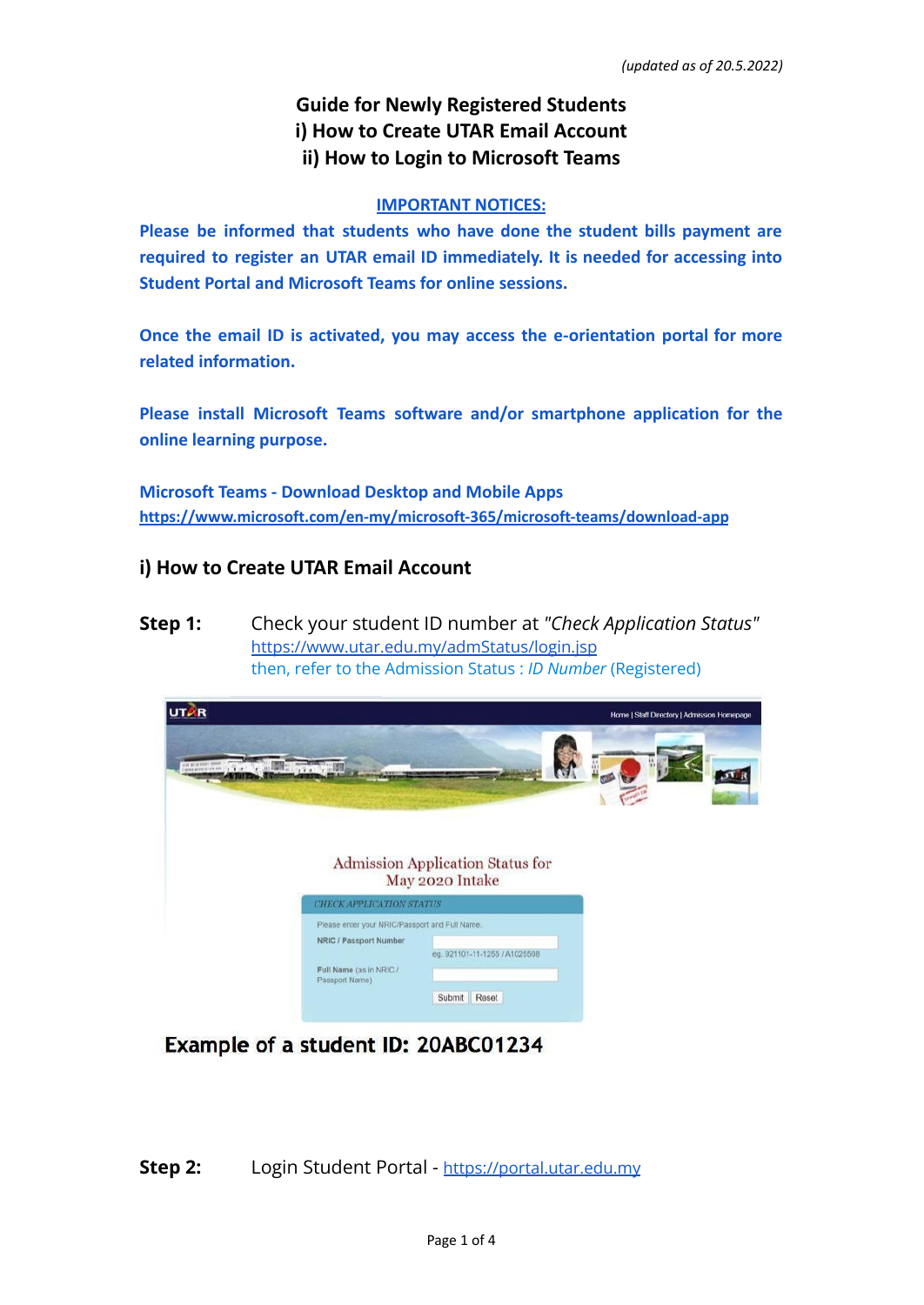| <b>UTAR Portal</b><br>Login ID:<br>Password:<br>I'm not a robot<br>reCAPTCHA<br>Privacy - Terms<br>SIGN IN | <b>Related Links</b><br>· Alumni Portal<br>. Web-based Learning Environment &<br>- Course Registration &<br>. Quick View to Examination Result<br>(Kampar Campus)<br>. Quick View to Examination Result<br>(Sungai Long Campus) |
|------------------------------------------------------------------------------------------------------------|---------------------------------------------------------------------------------------------------------------------------------------------------------------------------------------------------------------------------------|

Login ID : Student ID number without alphabet (eg:2000001) Password : Default password

- Malaysian: IC number with "-" (e.g. 123456-12-1234)
- Foreigner: Passport number (e.g. A123456)
- **Step 3:** Create your preferred UTAR email ID and submit
- **Step 4:** Check your email application status Your UTAR email address would be **<email ID>@1utar.my** (e.g. *abc123*@1utar.my)

**Gentle Reminder: Please be reminded to change your password periodically (UTAR Portal > Portfolio > Profile > Change Password)**

For any assistance and queries, please contact:

*Centre for Software Development and Support* or IT *Infrastructure and Support Centre*

Email address: [info@utar.edu.my](mailto:info@utar.edu.my)

Thank you.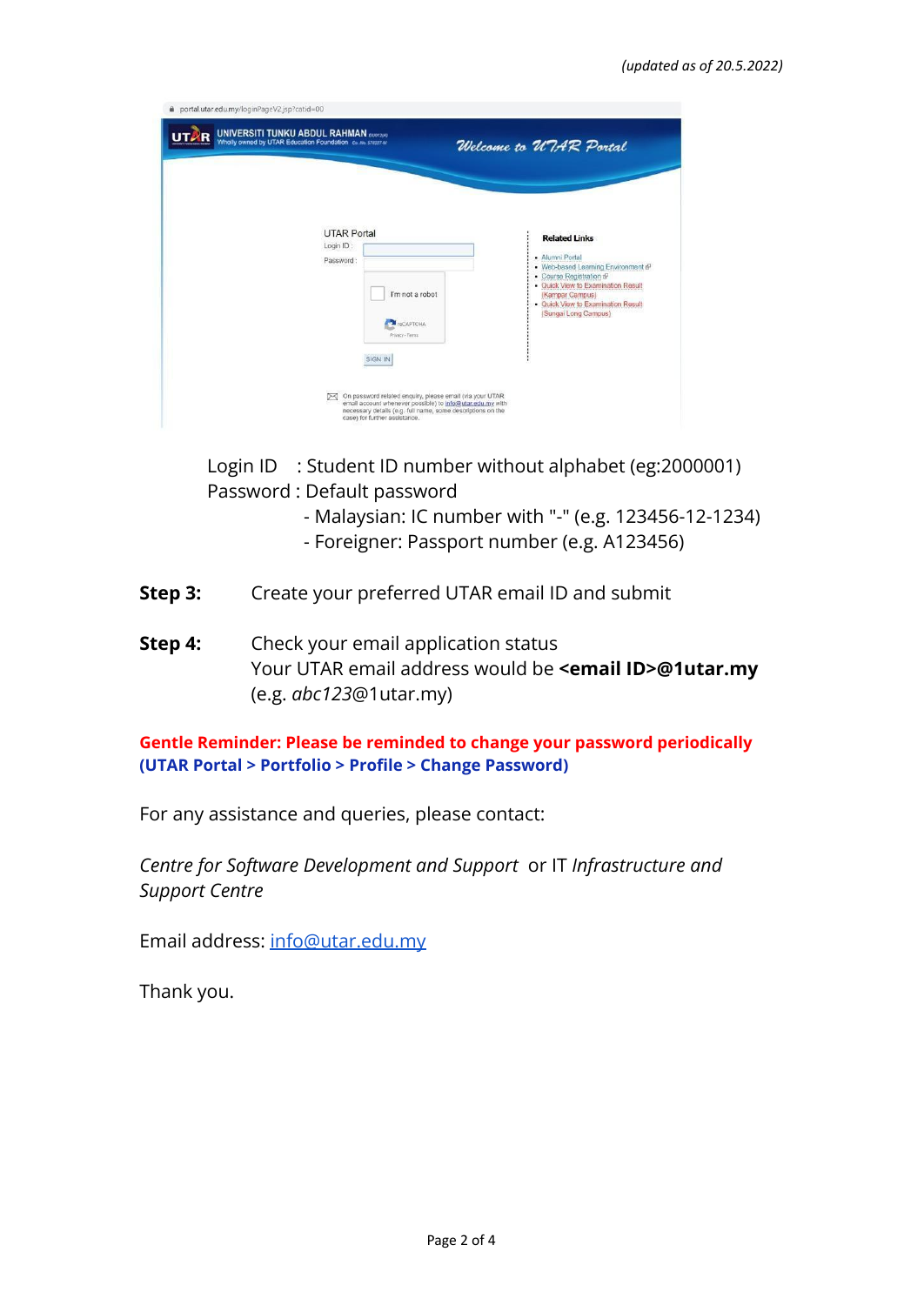# **ii) Microsoft Teams Quick Start**

# Login for Microsoft Teams via

<https://www.microsoft.com/en-my/microsoft-365/microsoft-teams/group-chat-software>

| 1- Login using your UTAR account.                                                  | <b>Microsoft Teams Quick Start</b><br><b>Student Version</b>                                                                                                                                                                                                                  |
|------------------------------------------------------------------------------------|-------------------------------------------------------------------------------------------------------------------------------------------------------------------------------------------------------------------------------------------------------------------------------|
| <b>Microsoft Teams</b><br>Sign in<br>Sign in<br>2- Join Teams using Code.          | 1- Login using your UTAR email account.<br>- YourEmailID@1utar.my<br>2- Enter your UTAR password.<br>3- If you still have login issue, please send a feedback<br>via Student Feedback System<br>(http://portal.utar.edu.my/stuintranet/studentFeedback/<br>Feedback/form.jsp) |
| <b>From Desktop</b>                                                                | From Mobile Devices                                                                                                                                                                                                                                                           |
|                                                                                    | $\equiv$ Teams<br>$-$ : $Q$                                                                                                                                                                                                                                                   |
| $\mathbb{T} \quad \textcircled{S} \quad \textit{bb}'$ Join or create team<br>Teams |                                                                                                                                                                                                                                                                               |
| W.                                                                                 | Join a team with a code<br><b>Finter Code</b>                                                                                                                                                                                                                                 |
| Join a team with a code<br>Enter code                                              | CANCEL                                                                                                                                                                                                                                                                        |
| Got a code to join a team? Enter it above                                          |                                                                                                                                                                                                                                                                               |
|                                                                                    | Join a team with a code<br>#                                                                                                                                                                                                                                                  |
| 1-Select "Teams" tab.<br>99                                                        | 1-Select "Teams" tab.<br>$2$ - Click " $\cdot$ "                                                                                                                                                                                                                              |
| 2- Click " & Join or create team<br>3- Enter the code given.                       | 3- Click " # Join a team with a code "                                                                                                                                                                                                                                        |
| 4- Click "Join Team".                                                              | 4- Enter the code given.<br>5- Click "Join".                                                                                                                                                                                                                                  |
|                                                                                    |                                                                                                                                                                                                                                                                               |
| 3- Your video settings.                                                            |                                                                                                                                                                                                                                                                               |
|                                                                                    | <b>Meeting chat</b><br>$\times$                                                                                                                                                                                                                                               |
|                                                                                    |                                                                                                                                                                                                                                                                               |
|                                                                                    |                                                                                                                                                                                                                                                                               |
| Turn webcam<br>On or Off                                                           |                                                                                                                                                                                                                                                                               |
|                                                                                    |                                                                                                                                                                                                                                                                               |
| <b>Duration of</b>                                                                 | <b>Leave Meeting</b>                                                                                                                                                                                                                                                          |
| meeting live<br>video                                                              |                                                                                                                                                                                                                                                                               |
| $\bullet$<br>00:14<br>必<br>同<br>$\cdots$                                           | 曰<br>දීරී                                                                                                                                                                                                                                                                     |
|                                                                                    |                                                                                                                                                                                                                                                                               |
|                                                                                    |                                                                                                                                                                                                                                                                               |
| Turn microphone<br>ShareScreen                                                     | Show all<br>Chat with meeting                                                                                                                                                                                                                                                 |
| On or Off                                                                          | participants list<br>participants                                                                                                                                                                                                                                             |